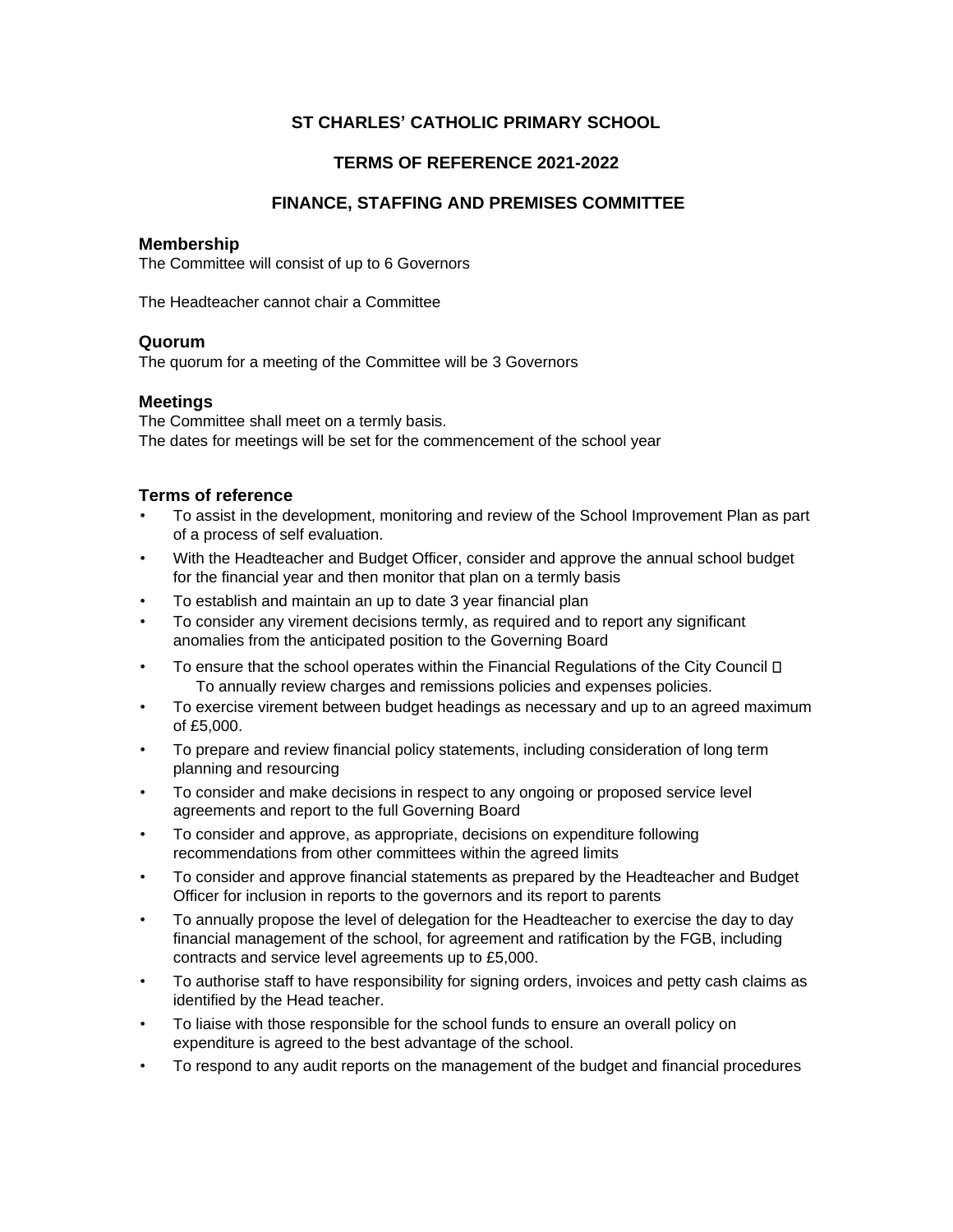- To monitor and review Support Staff performance and training, approve and authorise pay progression*. (Teaching Staff will be undertaken within the Terms of Reference of the Pay Committee and Pay Appeals Committee)*
- To consider all issues which have financial implications in relation to personnel and to make recommendations to the Governing Board or its appropriate Committee
- To monitor and ensure, as far as is practical, that all Health and Safety issues are appropriately prioritised
- To review the school lettings policy.
- To oversee arrangements for individual governors to take a leading role in specific areas of provision, e.g. Budget, H&S, staff training and development with identified staff. To receive regular reports from them and advise the Governing Board.
- To review annually the SFVS documentation prior to 31 March, including the Statement of Internal Control and Best Value Statement and present to the full Governing Board for approval.
- To attend training as appropriate.

### **Other Areas to consider**

- To consider staffing grievances/complaints by convening Staff Disciplinary/ Grievance/ Appeals Committees as required
- To ensure that governors are appropriately trained for engagement in such committees**.**
- Review/Ratify/Approve relevant policies in accordance with the timeframe on the Governors' policy matrix

## **Duties and Responsibilities of the Committee**

- The Clerk to ensure that the Committee Terms of Reference are reviewed and agreed at the first Committee meeting of the academic year and be presented to the next Governors' meeting to be formally approved
- The Clerk to liaise with the Chair and Headteacher approximately two weeks prior to a meeting re inclusion of items on the agenda
- Apologies for non-attendance at a meeting to be emailed to the Clerk previous to the meeting
- Documentation to be emailed to the Committee by the Clerk at least seven days prior to a

meeting, where possible.

It is the responsibility of each Committee member to print off the relevant document. In order to reduce the amount of photocopying, hard copies will only be available on request to the Clerk

• The Clerk to circulate draft minutes to all Governors prior to a Governors' meeting once these have been checked by the Chair of the Committee and the Headteacher

Approved at the Governors' Meeting on 22 October 2019

To be reviewed – Autumn Term 2022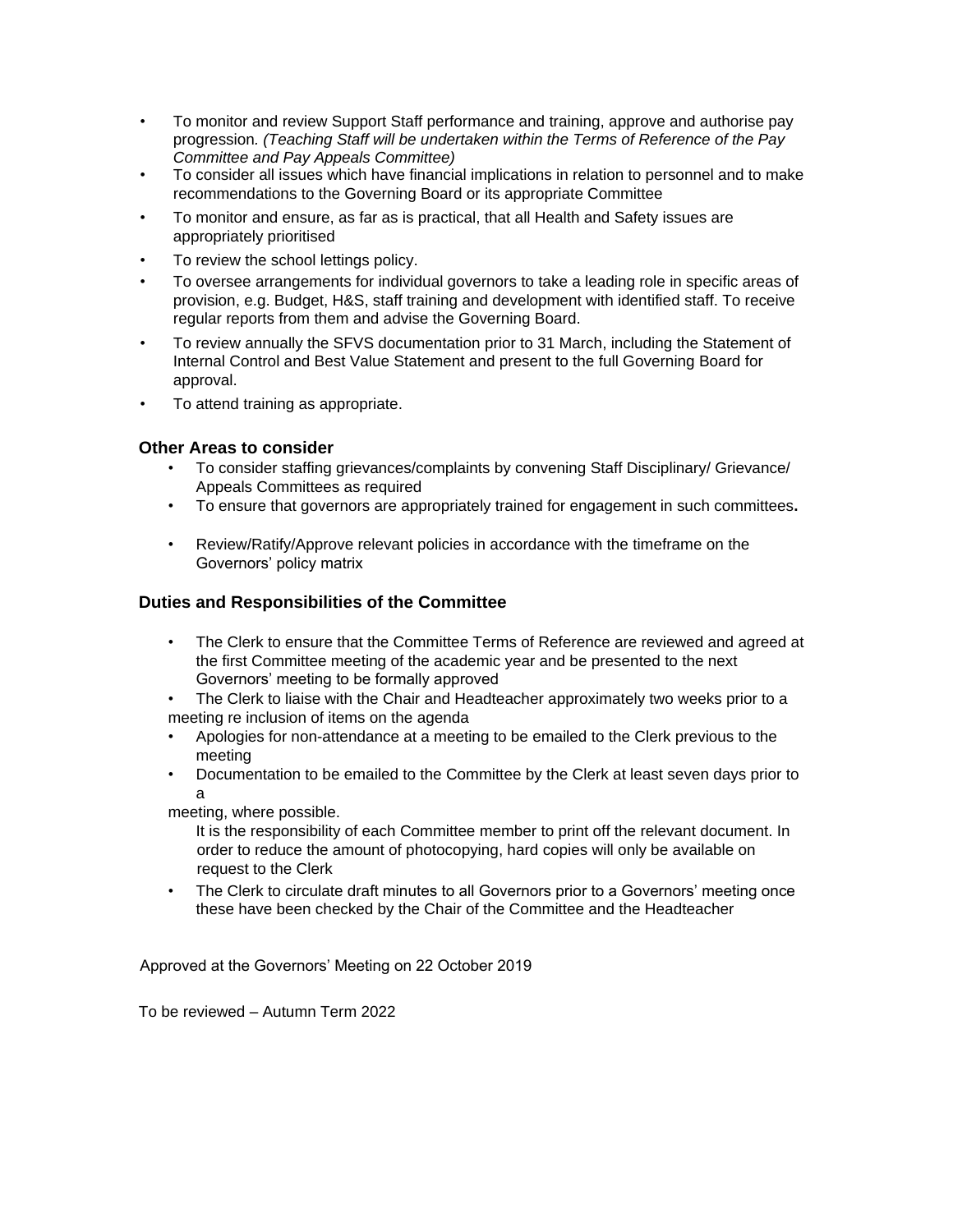## **ST CHARLES CATHOLIC PRIMARY SCHOOL**

## **TERMS OF REFERENCE 2019-2020**

## **CURRICULUM AND PUPILS COMMITTEE**

#### **Membership**

The Committee will consist of up to 6 Governors.

The Headteacher cannot chair a Committee

#### **Quorum**

The quorum for a meeting of the Committee will be 3 Governors

### **Meetings**

The Committee shall meet on a termly basis. The dates for meetings will be set at the commencement of the school year

### **Terms of reference**

- To assist in the development, monitoring and review of the School Improvement Plan as part of a process of self evaluation
- To consider and advise the governing body on standards of teaching and learning, in relation to the curriculum and its associated policies, including statutory requirements.
- To monitor and review pupil progress and school performance, together with attendance.
- To review the policy and provision for pupils with special needs, ensuring that these are met.
- To review annually safeguarding policy and procedures, ensuring that our school is a safe place.
- To review pastoral support and discipline systems within the school.
- To review annually those curriculum policies/provision which are required by law (Sex Education, RE and Collective Worship, Special Needs, Complaints Procedure).
- To consider and approve admissions arrangements and report upon such to the Governing Body.
- To oversee and monitor statutory responsibility for Breakfast Club and After School Provision, in doing so carry out termly visits
- To oversee arrangements for individual governors to take a leading role in specific areas of curriculum provision, on a rolling annual programme. e.g. Literacy, Numeracy, SEND, CLA, Pre and after school provision, supported as required by appropriate school staff.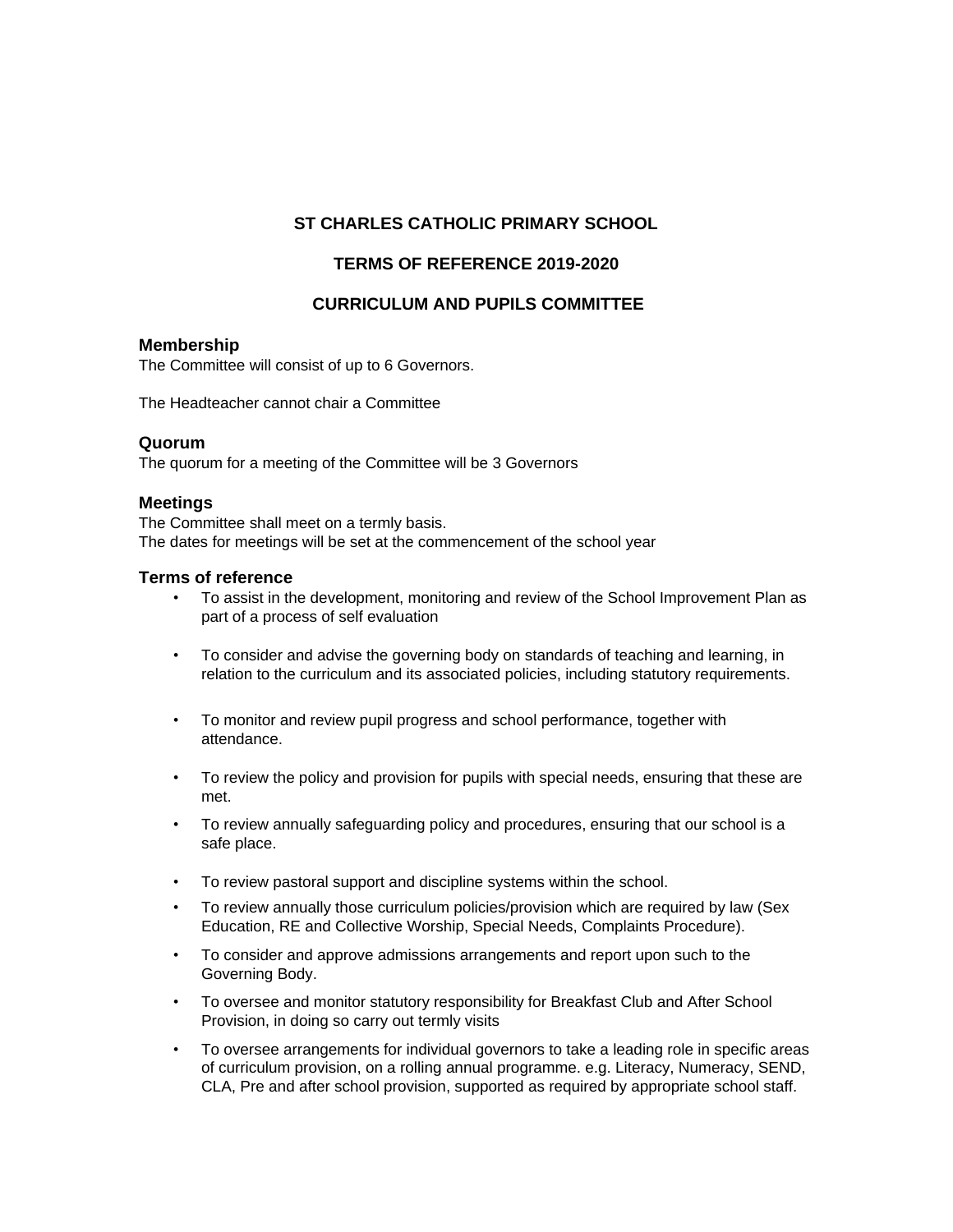- To receive regular reports from lead staff in relation to the above and report to the Governing Board.
- To oversee arrangements for educational visits, including the appointment of a named co-ordinator.
- To consider curricular issues which have implications for the Finance/Staffing/Premises Committee and to make recommendations to the relevant committees or the Governing Board.
- To attend training as appropriate **Other Areas to consider**
- To set the times of school sessions
- To ensure provision of free school meals to those pupils meeting criteria
- To review home-school agreements
- To ensure the National Curriculum is taught to all pupils and to consider any disapplications
- To consider curriculum complaints
- Monitor and keep under review the school website to ensure it meets the statutory requirements
- Review/Ratify/Approve relevant policies in accordance with the timeframe on the Governors' policy matrix

### **Duties and Responsibilities of the Committee**

- The Clerk to ensure that the Committee Terms of Reference are reviewed and agreed at the first Committee meeting of the academic year and be presented to the next Governors' meeting to be formally approved
- The Clerk to liaise with the Chair and Headteacher approximately two weeks prior to a meeting re inclusion of items on the agenda
- Apologies for non-attendance at a meeting to be emailed to the Clerk previous to the meeting
- Documentation to be emailed to the Committee by the Clerk at least seven days prior to a

meeting, where possible.

It is the responsibility of each Committee member to print off the relevant document In order to reduce the amount of photocopying, hard copies will only be available on request to the Clerk

• The Clerk to circulate draft minutes to all Governors prior to a Governors' meeting once these have been checked by the Chair of the Committee and the Headteacher

Approved at the Governors' Meeting on 22 October 2019

To be reviewed – Autumn Term 2020

# **ST CHARLES CATHOLIC PRIMARY SCHOOL**

## **TERMS OF REFERENCE 2019-2020**

## **PAY COMMITTEE AND PAY APPEALS COMMITTEE**

#### **Governing Board**

The Governing Board is responsible for: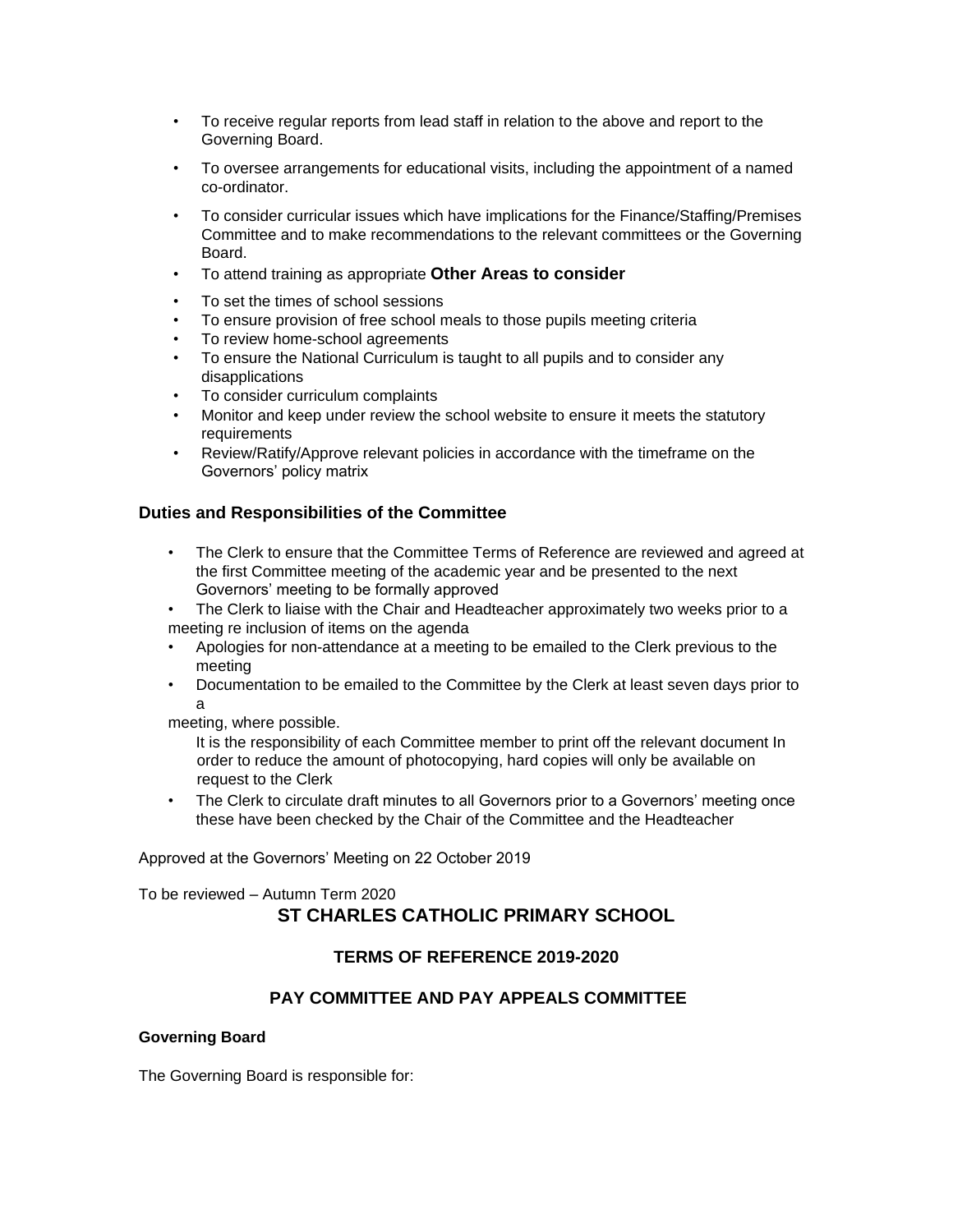- Formal approval of the policy following relevant consultation.
- Establishing a pay committee and a pay appeals committee with delegated responsibility and authority to implement the pay policy on its behalf
- Appointing 2 / 3 Governors (known as the Appointed Governors) to review the Head teacher's performance on an annual basis
- Setting and agreeing the school's budget including the staffing budget
- Ensuring that all teachers' salaries (including the head teacher are reviewed in line with statutory provision.
- considering an annual report, including statistical information, on decisions taken in accordance with the terms of the policy;

#### **Pay Committee**

The governing board has delegated its pay powers to the Pay Committee. Any person employed to work at the school, other than the head, must withdraw from a meeting at which the pay or appraisal of any other employee of the school, is under consideration. The Headteacher must withdraw from that part of the meeting where the subject of consideration is his or her own pay. A relevant person must withdraw where there is a conflict of interest or any doubt about his/her ability to act impartially.

No member of the Governing Board who is employed to work in the school shall be eligible for membership of this committee.

The Pay Committee will be attended by the Headteacher in an advisory capacity. Where the Pay Committee has invited either a representative of the LA or the external adviser to attend and offer advice on the determination of the Headteacher's pay, that person will withdraw at the same time as the head while the committee reaches its decision. Any member of the committee required to withdraw will do so.

The responsibilities of the Pay Committee will be determined from time to time by the Governing Board. The current responsibilities are:

- to establish and review annually the school's pay policy and staffing structure and submit it to the Governing Board for approval
- to achieve the aims of the whole school pay policy in a fair and equal manner
- to determine salary on appointment of a teacher
- to apply the criteria set by the whole school pay policy and take decisions regarding the pay of all teachers including the Headteacher, following consideration of the recommendations of appraisal reports and relevant advice.
- to ensure that the Headteacher is informed of the outcome of any pay decision and the right of appeal.
- to observe all statutory and contractual obligations;
- to minute clearly the reasons for all decisions and report the fact of these decisions to the next meeting of the full Governing Board;
- to recommend to the Governing Board the annual budget needed for pay, bearing in mind the need to ensure the availability of monies to support any exercise of pay discretion;
- to keep abreast of relevant developments and to advise the Governing Board when the school's pay policy needs to be revised;
- to work with the head in ensuring that the Governing Board complies with the Appraisal Regulations 2012 (teachers).